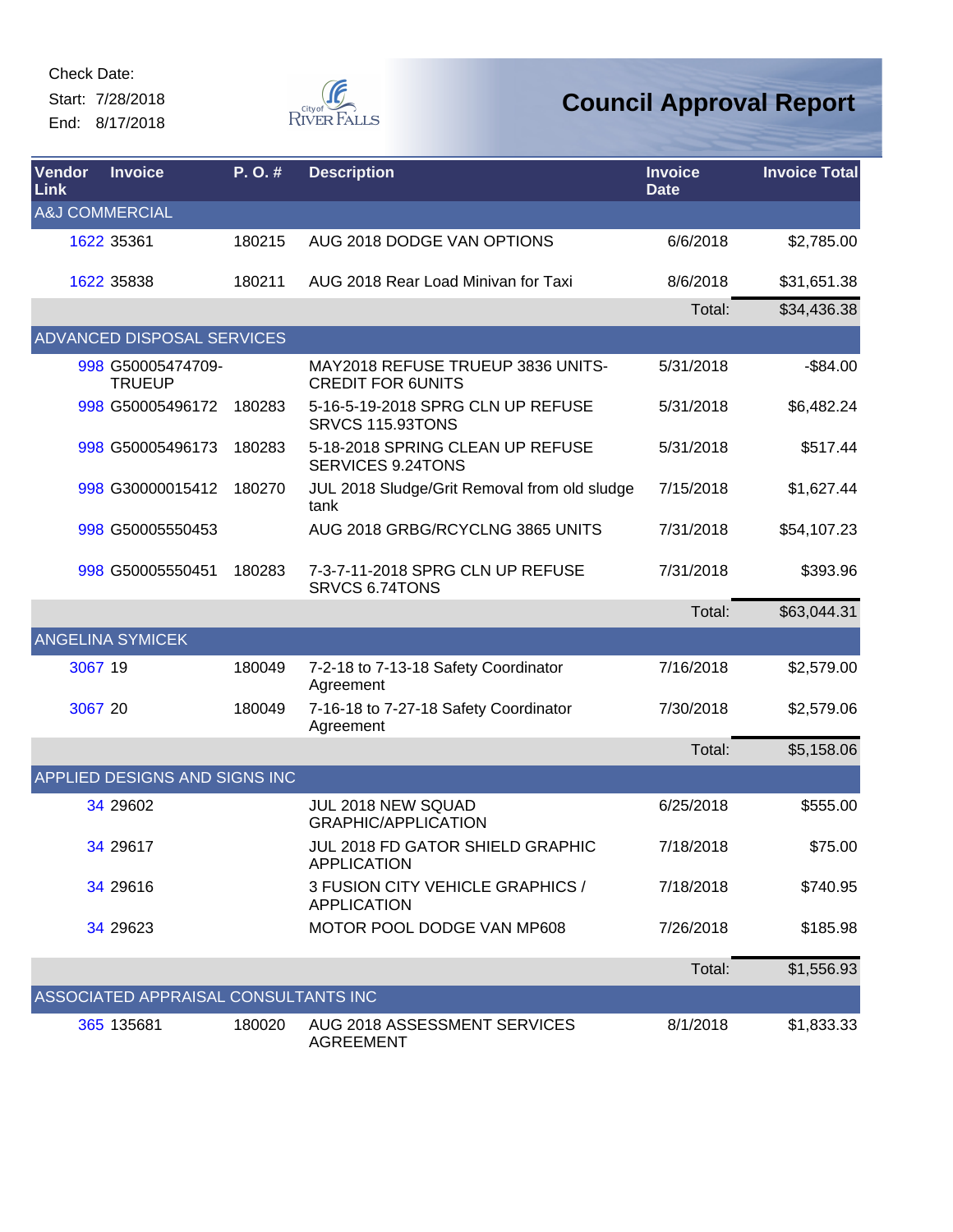Start: 7/28/2018 End: 8/17/2018



| Vendor<br>Link        | <b>Invoice</b>                        | P.O.#  | <b>Description</b>                                      | <b>Invoice</b><br><b>Date</b> | <b>Invoice Total</b> |
|-----------------------|---------------------------------------|--------|---------------------------------------------------------|-------------------------------|----------------------|
|                       | ASSOCIATED FINANCIAL GROUP LLC        |        |                                                         |                               |                      |
|                       | 1069 12449                            | 180275 | 2018-2019 INS CNSLTNG SRVCS PYMT 1 of 4                 | 7/17/2018                     | \$6,250.00           |
|                       | 1069 12488                            | 180280 | 2018-2019 CYBER INSURANCE POLICY                        | 7/18/2018                     | \$3,972.00           |
|                       |                                       |        |                                                         | Total:                        | \$10,222.00          |
| <b>BAKKE NORMAN</b>   |                                       |        |                                                         |                               |                      |
|                       | 1716 55906-11D#6                      | 180278 | JUN 2018 PROSECUTION SERVICES                           | 7/24/2018                     | \$2,000.00           |
|                       | 1716 55906-13D                        |        | JUN 2018 DEWALD APPEAL                                  | 7/24/2018                     | \$231.25             |
|                       |                                       |        |                                                         | Total:                        | \$2,231.25           |
|                       | <b>BEAR GRAPHICS INC</b>              |        |                                                         |                               |                      |
|                       | 1326 0801600                          |        | JUL 2018 1000 LASER CHECKS                              | 7/18/2018                     | \$128.13             |
|                       | 1326 0801718                          |        | 2018 4000 ELECTION ENVELOPES                            | 7/19/2018                     | \$390.54             |
|                       | 1326 0801715                          |        | JUL 2018 4000 ELECTION ENVELOPES                        | 7/19/2018                     | \$422.14             |
|                       |                                       |        |                                                         | Total:                        | \$940.81             |
|                       | <b>BER-MARK EXCAVATING INC</b>        |        |                                                         |                               |                      |
|                       | 49 7389-2                             |        | APR 2018 CONCRETE BAYS FOR STREET<br><b>SUPPLIES</b>    | 5/11/2018                     | \$150.00             |
|                       | <b>BORDER STATES INDUSTRIES, INC.</b> |        |                                                         |                               |                      |
|                       | 57 915673305                          | 180184 | JUN 2018 INVENTORY ITEMS LINE 1                         | 7/11/2018                     | \$8,452.00           |
|                       | 57 915771418                          | 180246 | JUL 2018 LN3-INV / LN4- 8 of 20 ITEMS RCVD              | 7/25/2018                     | \$2,578.10           |
|                       |                                       |        |                                                         | Total:                        | \$11,030.10          |
| <b>BRADLEY PETTEE</b> |                                       |        |                                                         |                               |                      |
|                       | 3518 LP GAS TNK<br><b>RMBRSMT</b>     |        | MAY 2018 AMB COOKOUT LP TANK<br><b>REIMBURSEMENT</b>    | 5/16/2018                     | \$21.09              |
|                       | CAVENDISH SQUARE PUBLISHING           |        |                                                         |                               |                      |
|                       | 411 CAL309447I                        |        | MAR 2018 CULTURES OF THE WORLD                          | 3/20/2018                     | \$177.93             |
|                       | <b>CDW GOVERNMENT INC</b>             |        |                                                         |                               |                      |
|                       | 66 MWX4157                            | 180286 | Office 365 Lic 13 of 21 users Online Plan Email<br>Only | 5/31/2018                     | \$364.00             |
|                       | 66 MWQ8064                            | 180286 | Office365 Lic 8 of 21 users Online Plan Email<br>Only   | 5/31/2018                     | \$224.00             |
|                       | 66 NFC9142                            | 180286 | Cisco network switch for Winter Street<br>Substation    | 6/25/2018                     | \$3,986.87           |
|                       |                                       |        |                                                         | Total:                        | \$4,574.87           |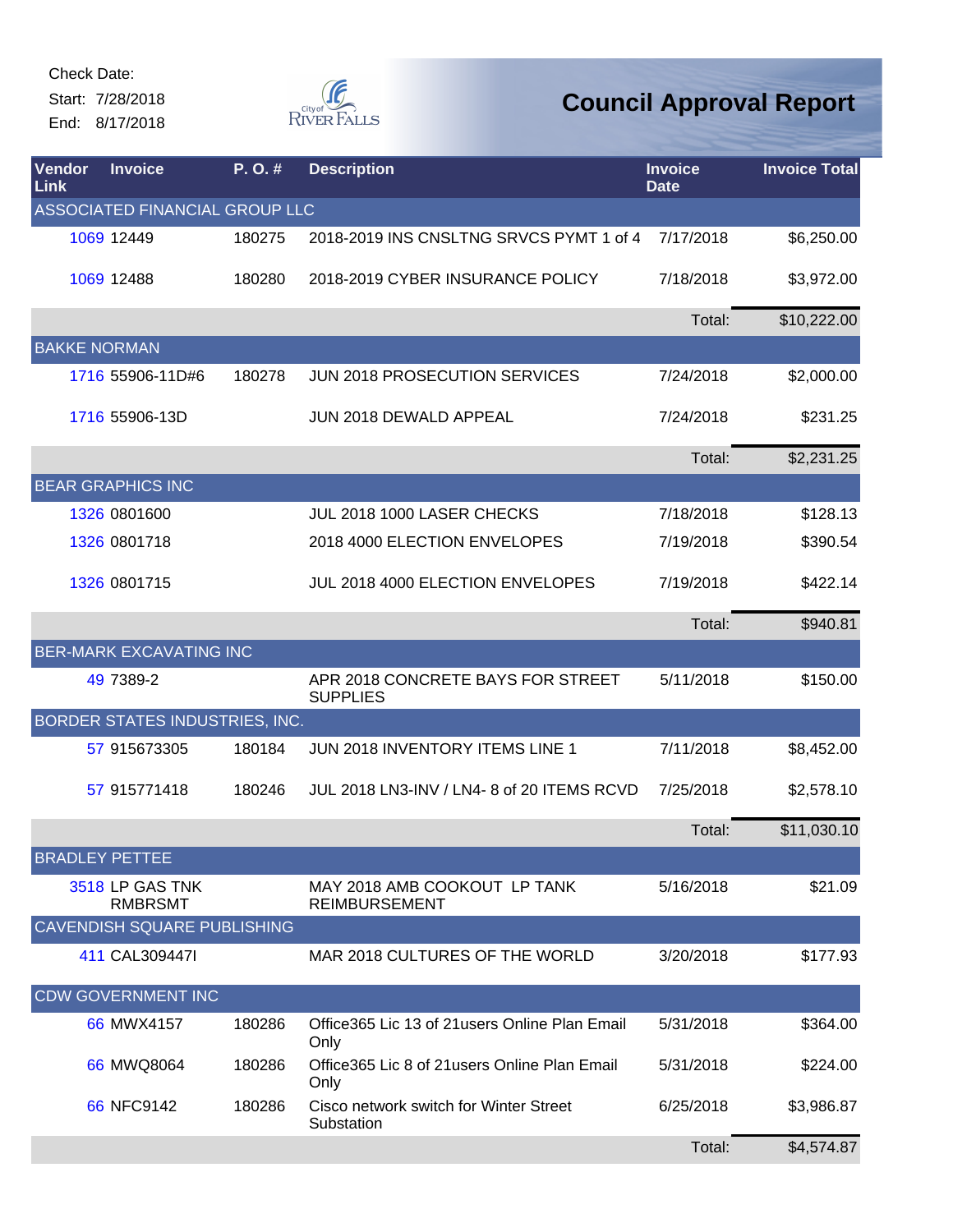Start: 7/28/2018 End: 8/17/2018



| Vendor<br>Link     | <b>Invoice</b>                                | P.O.#  | <b>Description</b>                                           | <b>Invoice</b><br><b>Date</b> | <b>Invoice Total</b> |
|--------------------|-----------------------------------------------|--------|--------------------------------------------------------------|-------------------------------|----------------------|
| <b>CIVICPLUS</b>   |                                               |        |                                                              |                               |                      |
|                    | 361 174757                                    |        | 2018 RFMU.ORG SSL CERT FOR DOMAIN<br><b>SETUP/ANNUAL FEE</b> | 7/31/2018                     | \$200.00             |
|                    | <b>COMPUTER INTEGRATION TECHNOLOGY</b>        |        |                                                              |                               |                      |
|                    | 379 266362                                    | 180027 | AUG 2018 Managed Services for up to 15<br>Servers            | 7/31/2018                     | \$2,710.00           |
|                    | CORPORATE FLEET SERVICES, INC                 |        |                                                              |                               |                      |
|                    | 2786 12415                                    | 180006 | AUG 2018 PD Leased Inv Vehicles                              | 7/30/2018                     | \$1,191.90           |
|                    | <b>COURT PAYMENTS</b>                         |        |                                                              |                               |                      |
|                    | 991200 7272018                                |        | OVERPAYMENT ON CIT#4N80ZFXJ9H                                | 7/27/2018                     | \$63.00              |
| <b>CROOK, JEFF</b> |                                               |        |                                                              |                               |                      |
|                    | 82 PER DIEM 8-17-<br>18                       |        | AUG 2018 WRWA OUTDOOR EXPO PLOVER,<br>WI                     | 7/27/2018                     | \$64.50              |
|                    | DALTON, THOMAS                                |        |                                                              |                               |                      |
|                    | 3168 2017 CDL<br><b>RENEWAL</b>               |        | 2017 CDL RENEWAL FEE                                         | 11/3/2017                     | \$74.00              |
|                    | DELTA DENTAL OF WISCONISN INC                 |        |                                                              |                               |                      |
|                    | 2572 1193747 8/18<br><b>RETIREE</b>           |        | AUGUST 2018 RETIREE VISION INSURANCE                         | 8/1/2018                      | \$12.42              |
|                    | 2572 1193746 8/18<br><b>VISION</b>            |        | AUGUST 2018 VISION INSURANCE                                 | 8/1/2018                      | \$581.66             |
|                    |                                               |        |                                                              | Total:                        | \$594.08             |
|                    | DELTA MANAGEMENT ASSOCIATES INC               |        |                                                              |                               |                      |
|                    | 1943 000000042658                             |        | PPE 7/29/18                                                  | 8/3/2018                      | \$211.96             |
| <b>EFTPS</b>       |                                               |        |                                                              |                               |                      |
|                    | 7 PCOR FEE<br>2018                            |        | 2018 PATIENT CENTERED OUTCOMES<br><b>RESEARCH FORM 720</b>   | 6/7/2018                      | \$277.84             |
|                    | 7 000000042653                                |        | PPE 7/29/18                                                  | 8/3/2018                      | \$69,632.14          |
|                    |                                               |        |                                                              | Total:                        | \$69,909.98          |
|                    | ELECTION SYSTEMS & SOFTWARE, LLC              |        |                                                              |                               |                      |
|                    | 3075 1051755                                  |        | JUN 2018 PROVISIONAL BALLOT BAG                              | 6/29/2018                     | \$75.07              |
|                    | <b>ENVIRONMENTAL CONSULTING &amp; TESTING</b> |        |                                                              |                               |                      |
|                    | 105 3157                                      | 180281 | JUL 2018 WET testing                                         | 7/31/2018                     | \$1,450.00           |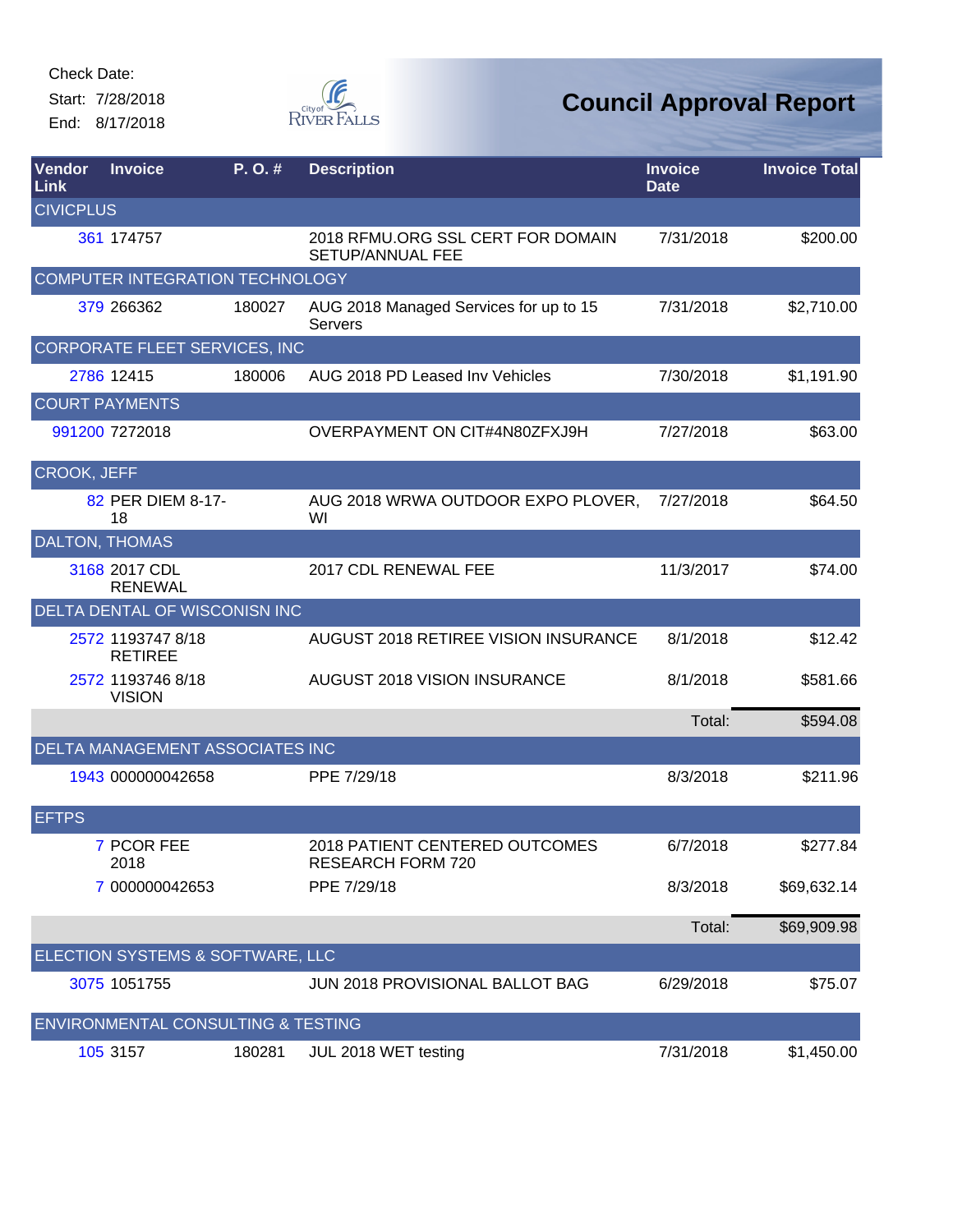Start: 7/28/2018 End: 8/17/2018



| Vendor<br>Link     | <b>Invoice</b>                       | P.O.#  | <b>Description</b>                                    | <b>Invoice</b><br><b>Date</b> | <b>Invoice Total</b> |
|--------------------|--------------------------------------|--------|-------------------------------------------------------|-------------------------------|----------------------|
|                    | EO JOHNSON CO. INC                   |        |                                                       |                               |                      |
|                    | 98 INV378501                         |        | 4-19-7-18-2018 PD RICOH OVERAGES                      | 7/26/2018                     | \$295.13             |
|                    | 98 23132526                          |        | AUG 2018 LIB RICOH STANDARD PAYMENT                   | 8/6/2018                      | \$151.50             |
|                    |                                      |        |                                                       | Total:                        | \$446.63             |
|                    | <b>EWALD AUTOMOTIVE GROUP</b>        |        |                                                       |                               |                      |
|                    | 348 1FM5K8AR3JG<br>C18708            | 180288 | <b>JUL 2018 PD FORD EXPLORER</b>                      | 7/18/2018                     | \$30,437.00          |
|                    | <b>EXPRESS PERSONNEL SERVICES</b>    |        |                                                       |                               |                      |
|                    | 109 20880576                         | 180170 | Seasonal Staff-Public Works 160hrs wk end<br>7/15/18  | 7/17/2018                     | \$2,948.00           |
|                    | 109 20880577                         | 180170 | Seasonal Staff-Public Works 152hrs wk end<br>7/15/18  | 7/17/2018                     | \$2,884.96           |
|                    | 109 20880578                         | 180190 | Water/WasteWater 40hrs TRIXMANN TMP wk<br>end 7/15/18 | 7/17/2018                     | \$758.80             |
|                    | 109 20880575                         | 180241 | TEMP PD EMPLOYEE WK END 7/15/18 40hrs                 | 7/17/2018                     | \$876.00             |
|                    | 109 20918622                         | 180190 | Water/WasteWater 32hrs TRIXMANN TMP wk<br>end 7/22/18 | 7/25/2018                     | \$607.04             |
|                    | 109 20918621                         | 180170 | Seasonal Staff-Public Works 120hrs wk end<br>7/22/18  | 7/25/2018                     | \$2,277.60           |
|                    | 109 20918619                         | 180241 | TEMP PD EMPLOYEE WK END 7/22/18<br>33.25hrs           | 7/25/2018                     | \$728.18             |
|                    |                                      |        |                                                       | Total:                        | \$11,080.58          |
|                    | FIRST NATIONAL BANK - RF SECTION 125 |        |                                                       |                               |                      |
|                    | 6 000000042652                       |        | PPE 7/29/18                                           | 8/3/2018                      | \$3,493.94           |
|                    | FORUM COMMUNICATION CO               |        |                                                       |                               |                      |
|                    | 234 2000043                          |        | JUN 2018 CITY AFFIDAVITS /<br><b>ADVERTISEMENTS</b>   | 6/30/2018                     | \$852.08             |
|                    | 234 2008660                          |        | JUL 2018 CITY AFFIDAVITS /<br><b>ADVERTISEMENTS</b>   | 7/31/2018                     | \$427.96             |
|                    |                                      |        |                                                       | Total:                        | \$1,280.04           |
|                    | <b>GUIDE STUDIO, INC</b>             |        |                                                       |                               |                      |
|                    | 2882 4317                            | 180110 | JUL 2018 Wayfinding Phase 3-Bid Support               | 7/31/2018                     | \$1,000.00           |
| <b>HAWKINS INC</b> |                                      |        |                                                       |                               |                      |
|                    | 133 4321131                          | 180056 | JUL 2018 WATER DEPT - CHEMICALS                       | 7/12/2018                     | \$3,500.27           |
|                    | <b>HEALTH PARTNERS</b>               |        |                                                       |                               |                      |
|                    | 356 82759576<br><b>AUGUST</b>        |        | AUGUST 2018 HEALTH/DENTAL INSURANCE                   | 8/1/2018                      | \$165,023.33         |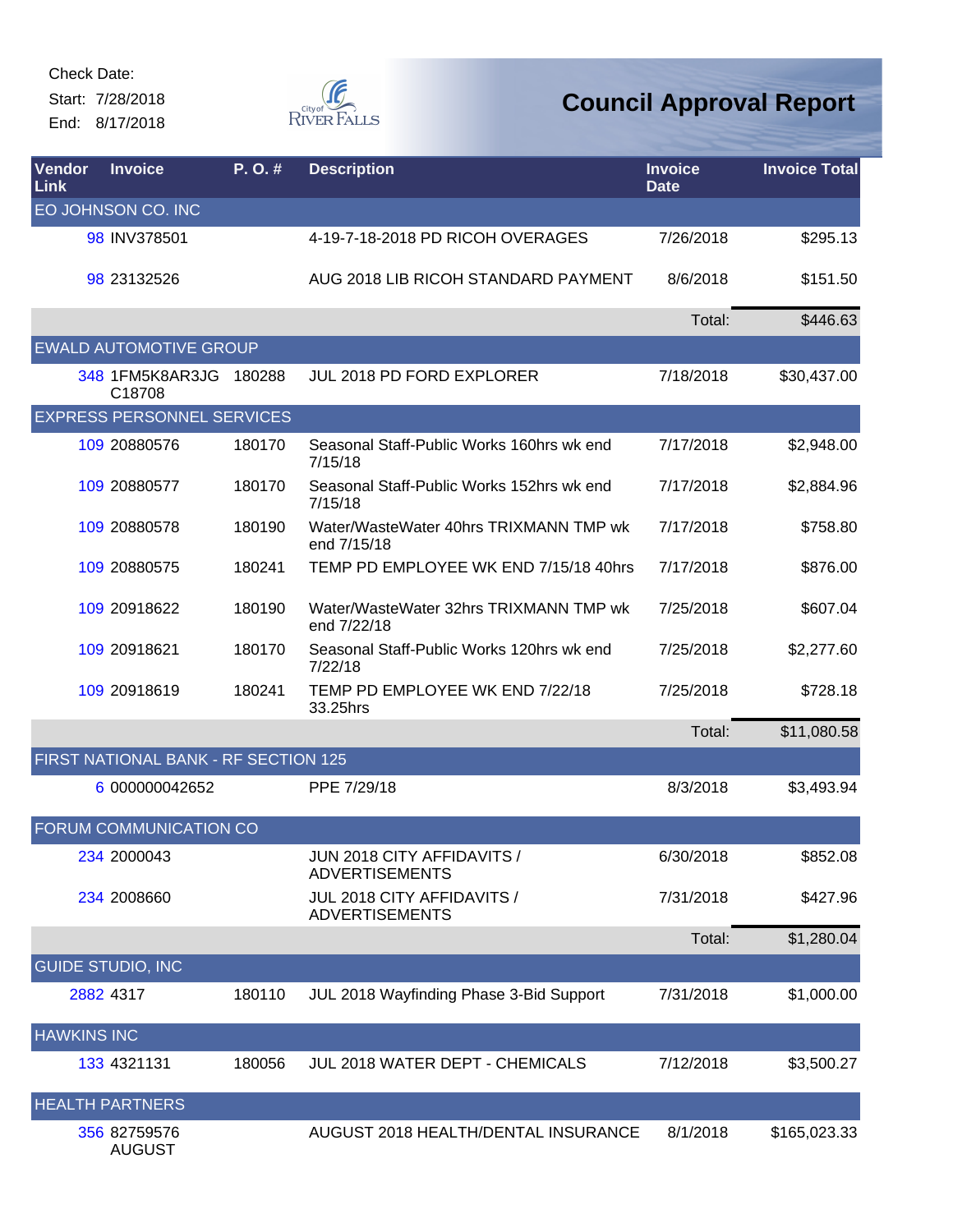Start: 7/28/2018 End: 8/17/2018



| Vendor<br>Link            | <b>Invoice</b>               | P.O.#  | <b>Description</b>                                          | <b>Invoice</b><br><b>Date</b> | <b>Invoice Total</b> |
|---------------------------|------------------------------|--------|-------------------------------------------------------------|-------------------------------|----------------------|
|                           | HOISINGTON KOEGLER GROUP INC |        |                                                             |                               |                      |
|                           | 1261 018-019-3<br>PYMT 2OF2  | 180191 | JUN 2018 Phase 2 Kinni Corridor Plan Pymt<br>$2$ of $2$     | 7/8/2018                      | \$9,288.27           |
|                           | 1261 018-019-4               | 180191 | July 2018 Phase 2 Kinni Corridor Plan Services              | 8/7/2018                      | \$10,301.95          |
|                           |                              |        |                                                             | Total:                        | \$19,590.22          |
|                           | HUEBSCH LAUNDRY COMPANY      |        |                                                             |                               |                      |
|                           | 146 4104026                  | 180048 | 7-4-18 HUEBSCH PW UNIFORMS                                  | 7/4/2018                      | \$137.17             |
|                           | 146 4107762                  | 180048 | 7-11-18 HUEBSCH PW UNIFORMS                                 | 7/11/2018                     | \$137.17             |
|                           | 146 4108418                  |        | 7-11-18 LIB BRUSHMATS                                       | 7/11/2018                     | \$70.12              |
|                           | 146 4112197                  |        | 7-18-18 PD BRUSHMATS                                        | 7/18/2018                     | \$55.59              |
|                           | 146 4111416                  | 180047 | 7-18-18 HUEBSCH WWTP/WATER HIVIS<br><b>CREW SHIRTS</b>      | 7/18/2018                     | \$293.40             |
|                           | 146 4111581                  | 180041 | 7-18-18 HUEBSCH ELECTRIC UNIFORMS                           | 7/18/2018                     | \$242.45             |
|                           | 146 4111582                  | 180046 | 7-18-18 HUEBSCH WATER UNIFORMS /<br><b>WWTP-JAKE MCNABB</b> | 7/18/2018                     | \$39.32              |
|                           | 146 4111583                  | 180048 | 7-18-18 HUEBSCH PW UNIFORMS                                 | 7/18/2018                     | \$137.17             |
|                           | 146 4111584                  | 180047 | 7-18-18 HUEBSCH WWTP UNIFORMS                               | 7/18/2018                     | \$42.00              |
|                           | 146 4112210                  |        | 7-18-18 CH BRUSHMATS                                        | 7/18/2018                     | \$56.92              |
|                           | 146 4112203                  |        | 7-18-18 PW BRUSHMATS/LINENS                                 | 7/18/2018                     | \$35.40              |
|                           |                              |        |                                                             | Total:                        | \$1,246.71           |
| <b>I&amp;S GROUP, INC</b> |                              |        |                                                             |                               |                      |
|                           | 2787 50654                   | 180161 | Glen Park Renovation Project to 7-31-2018                   | 7/31/2018                     | \$1,497.50           |
|                           | 2787 50653                   | 180163 | Glen Park Pavilion - Construction thru 7-31-18              | 7/31/2018                     | \$5,895.75           |
|                           |                              |        |                                                             | Total:                        | \$7,393.25           |
|                           | <b>INFO USA MARKETING</b>    |        |                                                             |                               |                      |
|                           | 1143 10003366851             | 180271 | 6-15-2018 - 6-14-2019 REFERENCE USA<br><b>PACKAGE</b>       | 6/15/2018                     | \$2,205.00           |
| <b>INFOSEND INC</b>       |                              |        |                                                             |                               |                      |
|                           | 150 140293                   | 180071 | JUL 2018 RFMU MONTHLY STATEMENT<br><b>SERVICES</b>          | 7/31/2018                     | \$3,158.12           |
|                           | 150 140543                   | 180171 | <b>JUL 2018 RFMU MONTHLY BILLING INSERTS</b>                | 7/31/2018                     | \$948.50             |
|                           |                              |        |                                                             | Total:                        | \$4,106.62           |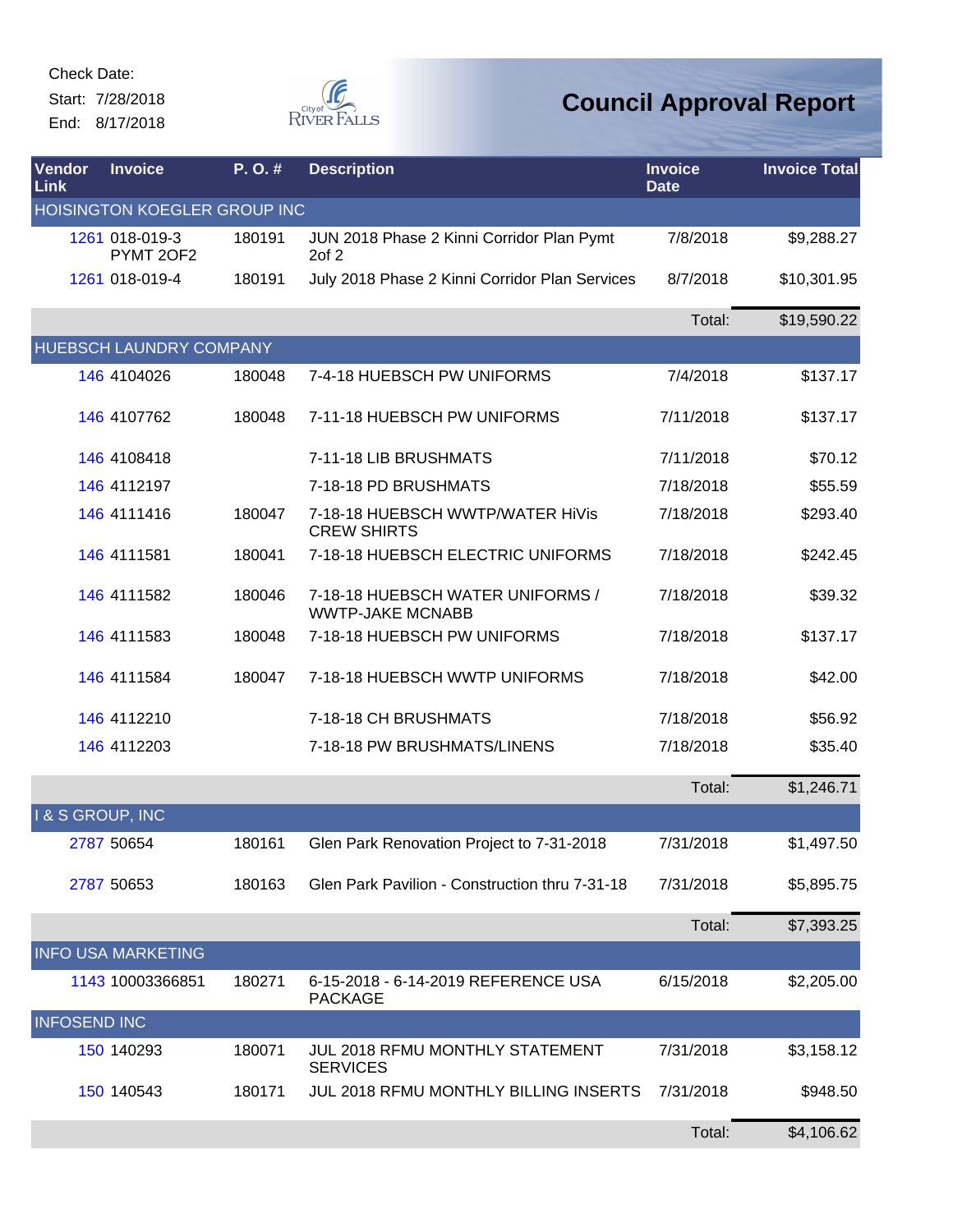Start: 7/28/2018 End: 8/17/2018



| Vendor<br><b>Link</b>  | <b>Invoice</b>                          | P.O.#  | <b>Description</b>                                          | <b>Invoice</b><br><b>Date</b> | <b>Invoice Total</b> |
|------------------------|-----------------------------------------|--------|-------------------------------------------------------------|-------------------------------|----------------------|
|                        |                                         |        | INTERNATIONAL CITY MGMT ASSOC RETIREMENT CORP               |                               |                      |
|                        | 1 000000042647                          |        | PPE 7/29/18                                                 | 8/3/2018                      | \$16,731.75          |
|                        | 1 000000042648                          |        | PPE 7/29/18                                                 | 8/3/2018                      | \$547.76             |
|                        |                                         |        |                                                             | Total:                        | \$17,279.51          |
|                        | <b>INTERSTATE BATTERY</b>               |        |                                                             |                               |                      |
|                        | 1661 1902701006942                      |        | <b>JUL 2018 BATTERY PACKS</b>                               | 7/11/2018                     | \$222.60             |
| <b>J&amp;J GIS LLC</b> |                                         |        |                                                             |                               |                      |
|                        | 651 JUN 2018                            | 180072 | JUN 2018 GIS SERVICES                                       | 7/5/2018                      | \$1,080.00           |
|                        | 651 JUL 2018                            | 180072 | <b>JUL 2018 GIS SERVICES</b>                                | 8/2/2018                      | \$1,575.00           |
|                        |                                         |        |                                                             | Total:                        | \$2,655.00           |
| <b>JOBSHQ</b>          |                                         |        |                                                             |                               |                      |
|                        | 162 2008071                             |        | JUL 2018 4p/t EMT JOB ADS                                   | 7/31/2018                     | \$57.50              |
| <b>JT SERVICES</b>     |                                         |        |                                                             |                               |                      |
|                        | 962 JT18-191-06                         | 180200 | JUL 2018 ELECTRIC INVTRY#1730 12-40W<br><b>ACORN FIXTRS</b> | 7/10/2018                     | \$10,968.00          |
|                        | 962 JT18-193-07                         | 180200 | JUL 2018 ELECTRIC INVTRY#1825 10- BASE<br><b>POLES</b>      | 7/12/2018                     | \$3,260.00           |
|                        |                                         |        |                                                             | Total:                        | \$14,228.00          |
|                        | <b>KELLEN WELLS-MANGOLD</b>             |        |                                                             |                               |                      |
|                        | 3492 5-31-18<br><b>MLGRMBRSMT</b>       |        | MAY 2018 MLG RMBRSMNT HPC CHETEK,<br><b>WI CONF</b>         | 7/30/2018                     | \$89.38              |
|                        | <b>KNUTSON, JENNIFER</b>                |        |                                                             |                               |                      |
|                        | 1211 PER DIEM 8-10-<br>18               |        | AUG 2018 INVESTIGATOR TRAINING<br>APPLETON, WI              | 7/9/2018                      | \$160.00             |
|                        | LINCOLN NATIONAL LIFE INSURANCE COMPANY |        |                                                             |                               |                      |
|                        | 3066 AUG 2018<br>3717653867             |        | AUGUST 2018 AD&D                                            | 8/1/2018                      | \$247.76             |
|                        | 3066 AUG 2018<br>3717652153             |        | AUGUST 2018 LIFE/LTD/ AD&D                                  | 8/1/2018                      | \$4,652.19           |
|                        |                                         |        |                                                             | Total:                        | \$4,899.95           |
|                        | <b>LOFFLER COMPANIES INC</b>            |        |                                                             |                               |                      |
|                        | 182 2859758                             |        | 2018 CSR/COURT OVERAGE 6-19-7-18                            | 7/12/2018                     | \$84.24              |
|                        | 182 23023637                            |        | 2018 AMB KONICA STANDRD PYMT / LATE<br><b>FEE</b>           | 7/17/2018                     | \$149.00             |
|                        | 182 2869722                             |        | JUL 2018 HR TONER CARTRIDGE PRINTER<br>97153 TJ             | 7/26/2018                     | \$123.00             |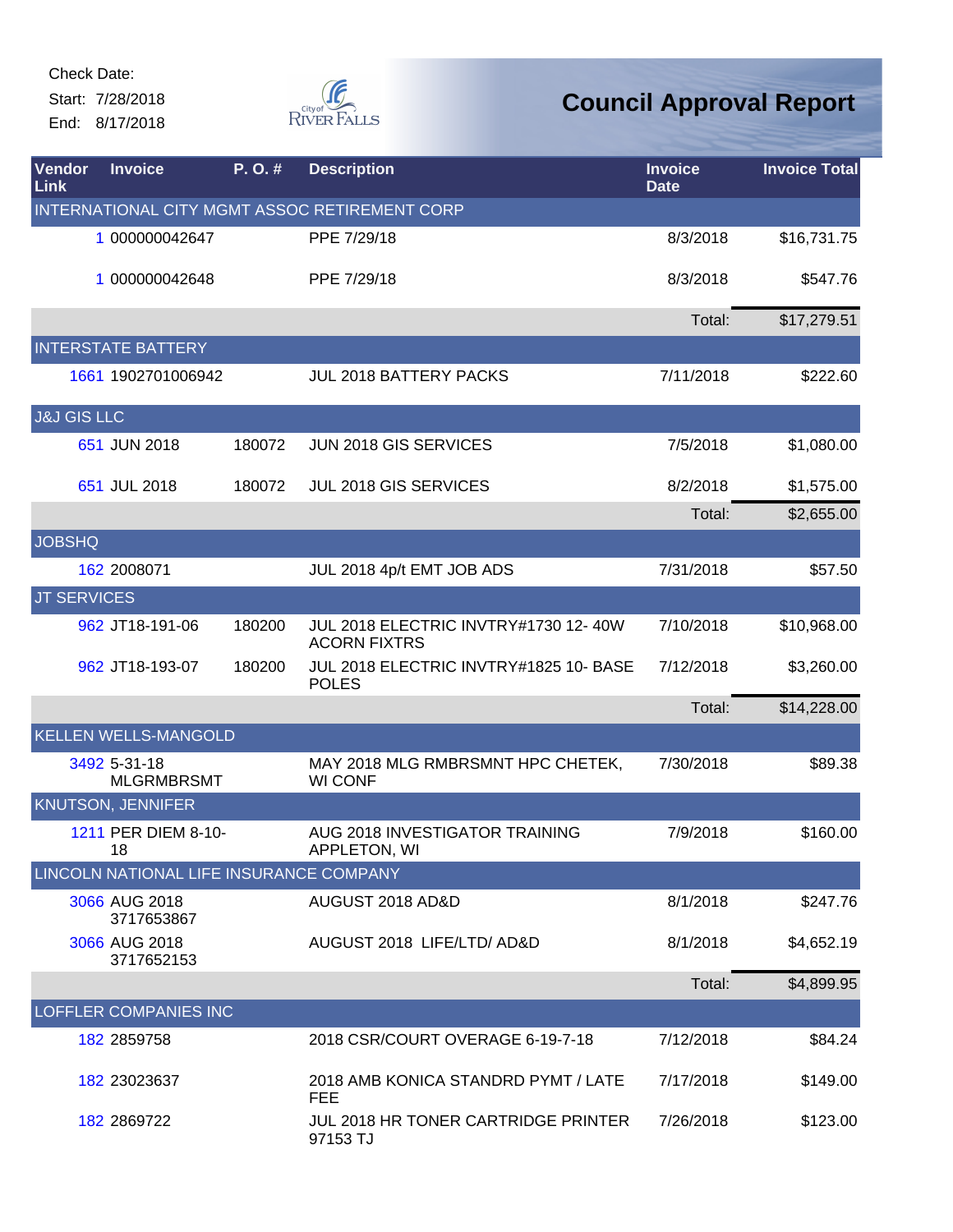Start: 7/28/2018 End: 8/17/2018



| Vendor<br><b>Link</b> | <b>Invoice</b>                              | P.O.#  | <b>Description</b>                                     | <b>Invoice</b><br><b>Date</b> | <b>Invoice Total</b> |
|-----------------------|---------------------------------------------|--------|--------------------------------------------------------|-------------------------------|----------------------|
|                       | 182 363131574                               |        | AUG 2018 PW BASE PYMT / USAGE 6-21-7-<br>21/LATE FEE   | 7/27/2018                     | \$218.60             |
|                       | 182 23081634                                |        | AUG 2018 FD KONICA BASE PYMT                           | 7/27/2018                     | \$216.00             |
|                       | 182 23081635                                |        | AUG 2018 ADMIN PRINTER PYMT/ 6-8-18-7-9<br>-18 USAGE   | 7/27/2018                     | \$250.46             |
|                       | 182 23081632                                |        | AUG 2018 CSR/COURT BASE PYMT                           | 7/27/2018                     | \$160.00             |
|                       | 182 23081633                                |        | AUG 2018 CITY HALL MAILROOM BASE<br><b>PYMT KONICA</b> | 7/27/2018                     | \$249.00             |
|                       | 182 2870455                                 |        | <b>JUL 2018 HR TONER CARTRIDGE PRINTER</b><br>97153 KB | 7/27/2018                     | \$182.00             |
|                       | 182 2870454                                 |        | JUL 2018 HR TONER CARTRIDGE PRINTER<br>97153 KB        | 7/27/2018                     | \$182.00             |
|                       | 182 2874643                                 |        | AMB 7-11-18-810-18 OVERAGE CHARGE                      | 8/1/2018                      | \$6.92               |
|                       | 182 2879700                                 |        | MAILROOM 2018 PAYMENT 8-20-18 to 11-19-<br>18          | 8/8/2018                      | \$1,368.00           |
|                       |                                             |        |                                                        | Total:                        | \$3,189.22           |
|                       | <b>MAILROOM FINANCE CO</b>                  |        |                                                        |                               |                      |
|                       | 845 JUL 2018<br><b>POSTAGE</b>              | 180063 | <b>JUL 2018 POSTAGE MACHINE FUNDS</b>                  | 7/18/2018                     | \$1,000.00           |
|                       | MICHAEL G JOHNSON                           |        |                                                        |                               |                      |
|                       | 3459 1657                                   |        | <b>KEYS FOR POOL/BATHHOUSE</b>                         | 7/20/2018                     | \$22.50              |
|                       | <b>MILESTONE MATERIALS</b>                  |        |                                                        |                               |                      |
|                       | 1206 3500082616                             |        | JUN 2018 RIP RAP MEDIUM                                | 6/30/2018                     | \$356.18             |
| MILLER, RYAN          |                                             |        |                                                        |                               |                      |
|                       | 1537 PER DIEM 8-17-<br>18                   |        | AUG 2018 PD INVESTIGATOR TRNG GREEN<br>BAY, WI         | 2/16/2018                     | \$137.50             |
| <b>MOORE, KEVIN</b>   |                                             |        |                                                        |                               |                      |
|                       | 448 PER DIEM 8-10-<br>18                    |        | 8-12-18 ACTIVE SHOOTER TRAINING SUN<br>PRAIRIE, WI     | 8/1/2018                      | \$324.50             |
|                       | MY RECEPTIONIST INC                         |        |                                                        |                               |                      |
|                       | 192 S022030725                              | 180076 | AUG 2018 EST AFTER HOURS PHONE<br>SRVCS/ JUL 235min    | 7/25/2018                     | \$309.56             |
|                       | NATIONAL ELEVATOR INSPECTION SERVICES, INC. |        |                                                        |                               |                      |
|                       | 838 0318027                                 |        | 2018 LIBRARY ELEVATOR INSPECTION                       | 7/17/2018                     | \$91.26              |
|                       | NIEBUR TRACTOR & EQUIPMENT INC              |        |                                                        |                               |                      |
|                       | 3453 01-114952                              | 180233 | <b>JUL 2018 Kubota UTV Brush Unit</b>                  | 7/20/2018                     | \$13,500.14          |
|                       | NORTHERN STATES POWER COMPANY WI            |        |                                                        |                               |                      |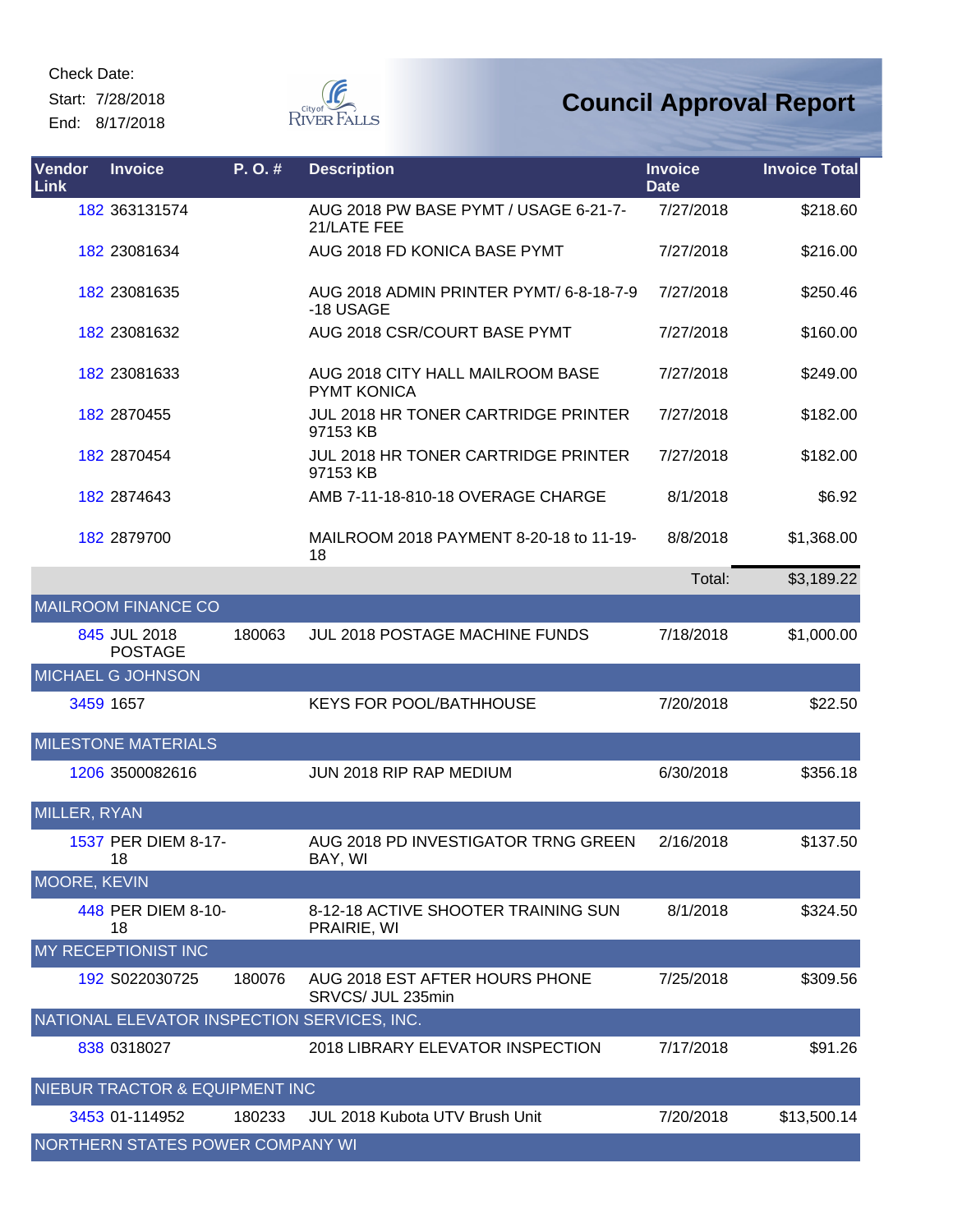Start: 7/28/2018 End: 8/17/2018



| <b>Vendor</b><br><b>Link</b> | <b>Invoice</b>                        | P.O.#  | <b>Description</b>                                           | <b>Invoice</b><br><b>Date</b> | <b>Invoice Total</b> |
|------------------------------|---------------------------------------|--------|--------------------------------------------------------------|-------------------------------|----------------------|
|                              | 344 596335533                         |        | PRESCOTT AMB BLDG POWER BILL THRU<br>$6 - 16 - 18$           | 6/18/2018                     | \$337.22             |
|                              | 344 600226986                         |        | PRESCOTT AMB BLDG POWER BILL THRU 7<br>$-16-18$              | 7/18/2018                     | \$331.58             |
|                              |                                       |        |                                                              | Total:                        | \$668.80             |
|                              | ONE TIME PAY VENDOR                   |        |                                                              |                               |                      |
|                              | 9999 2018-1                           |        | AUG 2018 RAIN BARREL REIMBURSEMENT                           | 7/27/2018                     | \$30.00              |
|                              | <b>PARK N REC REFUNDS</b>             |        |                                                              |                               |                      |
|                              | 995400 J PINSKI CXLD<br>SHPR T        |        | <b>CANCELED SHAPER PARK TRIP</b>                             | 7/18/2018                     | \$15.00              |
|                              | 995400 KPIOTROWSKI<br><b>SHLTR RF</b> |        | JUL 2018 REFUND SHELTER PAYMENT                              | 7/23/2018                     | \$30.00              |
|                              | 995400 CXL WDBRY<br>TRP AP            |        | JUL 2018 Canceled Trip due to low enrollment                 | 7/30/2018                     | \$12.00              |
|                              | 995400 CXL WDBRY<br>TRP JS            |        | JUL 2018 Canceled Trip due to low enrollment                 | 7/30/2018                     | \$12.00              |
|                              | 995400 CANCELED<br><b>PROGRAMS</b>    |        | JUL 2018 Canceled L.A.S. Class / Canceled<br><b>Princess</b> | 7/30/2018                     | \$40.00              |
|                              | 995400 CXL WDBRY<br><b>TRP KM</b>     |        | JUL 2018 Canceled Trip due to low enrollment                 | 7/31/2018                     | \$12.00              |
|                              |                                       |        |                                                              | Total:                        | \$121.00             |
|                              | PAYMENT SERVICE NETWORK INC           |        |                                                              |                               |                      |
|                              | 206 177761                            |        | JUL 2018 RFMU PAYMENT PROCESSING<br><b>SERVICES</b>          | 7/31/2018                     | \$796.50             |
| <b>PAYPAL</b>                |                                       |        |                                                              |                               |                      |
|                              | 639 AUG 2018 FEE                      |        | AUGUST 2018 MONTHLY FEE                                      | 8/3/2018                      | \$30.00              |
| <b>PELION BENEFITS</b>       |                                       |        |                                                              |                               |                      |
|                              | 5 000000042651                        |        | PPE 7/29/18                                                  | 8/3/2018                      | \$1,018.77           |
|                              |                                       |        | PIERCE COUNTY ECONOMIC DEVELOPMENT CORPORATION               |                               |                      |
|                              | 523 2018-040                          | 180274 | 2018 INVESTOR PLATINUM MEMBERSHIP                            | 1/26/2018                     | \$1,500.00           |
|                              | PIERCE COUNTY TREASURER               |        |                                                              |                               |                      |
|                              | 210 AUG 2018                          |        | AUGUST 2018 JAIL DWI INTERLOCK                               | 8/1/2018                      | \$1,181.62           |
|                              | <b>RAMY TURF PRODUCTS</b>             |        |                                                              |                               |                      |
|                              | 1009 OP-56741-06                      |        | <b>JUN 2018 GRASS SEED</b>                                   | 6/20/2018                     | \$779.50             |
|                              | RFMU PAYMENTS OR REFUNDS              |        |                                                              |                               |                      |
|                              | 990610 192814                         |        | UTILITY-421 GROVE ST OVERPYMT                                | 7/25/2018                     | \$58.18              |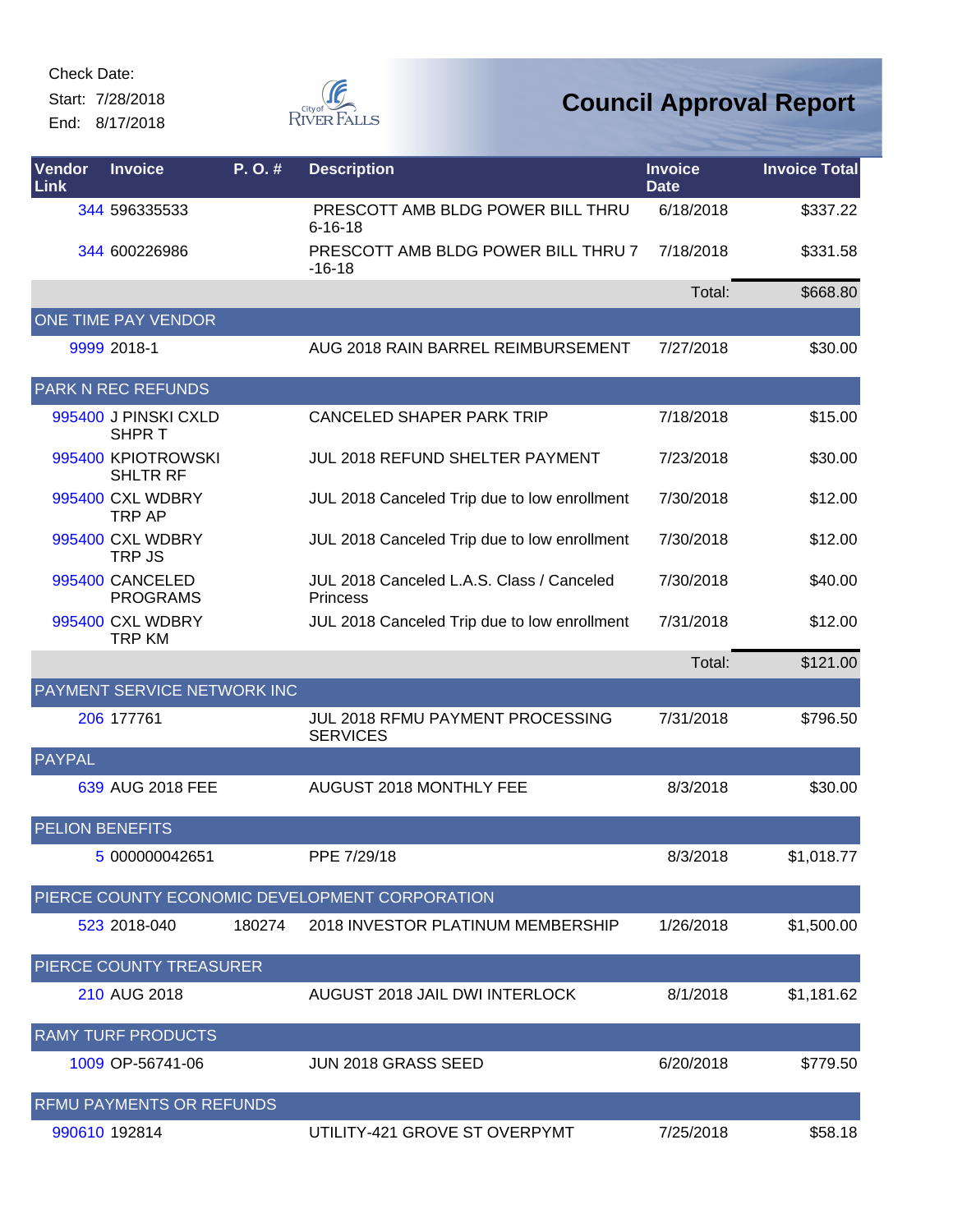Start: 7/28/2018 End: 8/17/2018



| Vendor<br>Link          | <b>Invoice</b> | P.O.#  | <b>Description</b>                                           | <b>Invoice</b><br><b>Date</b> | <b>Invoice Total</b> |
|-------------------------|----------------|--------|--------------------------------------------------------------|-------------------------------|----------------------|
|                         | 990610 238801  |        | UTILITY-417 N 3RD ST OVERPYMT                                | 7/25/2018                     | \$120.96             |
|                         | 990610 242817  |        | UTILITY-414 3RD ST OVERPYMT                                  | 7/25/2018                     | \$241.11             |
|                         | 990610 288110  |        | UTILITY-203 S 5TH ST OVERPYMT                                | 7/25/2018                     | \$33.35              |
|                         | 990610 434820  |        | UTILITY-1320 S MAIN ST OVERPYMT                              | 7/25/2018                     | \$45.38              |
|                         | 990610 460519  |        | UTILITY-919 SYCAMORE OVERPYMT                                | 7/25/2018                     | \$109.09             |
|                         | 990610 473816  |        | UTILITY-409 CLARK ST OVERPYMT                                | 7/25/2018                     | \$23.34              |
|                         | 990610 588702  |        | UTILITY-1834 S MAIN ST OVERPYMT                              | 7/25/2018                     | \$95.28              |
|                         | 990610 637026  |        | UTILITY-1485 WILDCAT CT OVERPYMT                             | 7/25/2018                     | \$25.15              |
|                         | 990610 637714  |        | UTILITY-1485 WILDCAT CT OVERPYMT                             | 7/25/2018                     | \$52.64              |
|                         | 990610 664019  |        | UTILITY-1477 RIVERSIDE DR OVERPYMT                           | 7/25/2018                     | \$21.08              |
|                         | 990610 666809  |        | UTILITY-1477 RIVERSIDE DR OVERPYM                            | 7/25/2018                     | \$10.07              |
|                         | 990610 668409  |        | UTILITY-1477 RIVERSIDE DR OVERPYM                            | 7/25/2018                     | \$58.17              |
|                         | 990610 696102  |        | UTILITY-1569 RIVER RIDGE RD OVERPYMT                         | 7/25/2018                     | \$84.07              |
|                         | 990610 746601  |        | UTILITY-700 LEROY LN OVERPYMT                                | 7/25/2018                     | \$15.56              |
|                         | 990610 760303  |        | UTILITY-1910 F PIKA TR                                       | 7/25/2018                     | \$120.00             |
|                         | 990610 760306  |        | UTILITY-1910F PIKA TR                                        | 7/25/2018                     | \$114.87             |
|                         | 990610 806911  |        | UTILITY-316 N MAIN ST OVERPYMT                               | 7/25/2018                     | \$64.59              |
|                         | 990610 833706  |        | UTILITY-2442 I DAWES PL                                      | 7/25/2018                     | \$74.09              |
|                         | 990610 877901  |        | UTILITY-1716 NICHOLAS PL OVERPYMT                            | 7/25/2018                     | \$163.28             |
| 990610 903101           |                |        | UTILITY-1882 MORNING GLORY DR<br><b>OVERPYMT</b>             | 7/25/2018                     | \$13.79              |
|                         | 990610 949504  |        | UTILITY-360 BROADWAY ST OVERPYMT                             | 7/25/2018                     | \$186.65             |
|                         |                |        |                                                              | Total:                        | \$1,730.70           |
| RIVER CITY DISPOSAL INC |                |        |                                                              |                               |                      |
|                         | 1233 68255     | 180231 | 15 yd rolloff 7-10-18 & 7-12-18 haul to<br><b>7MileCreek</b> | 7/12/2018                     | \$850.00             |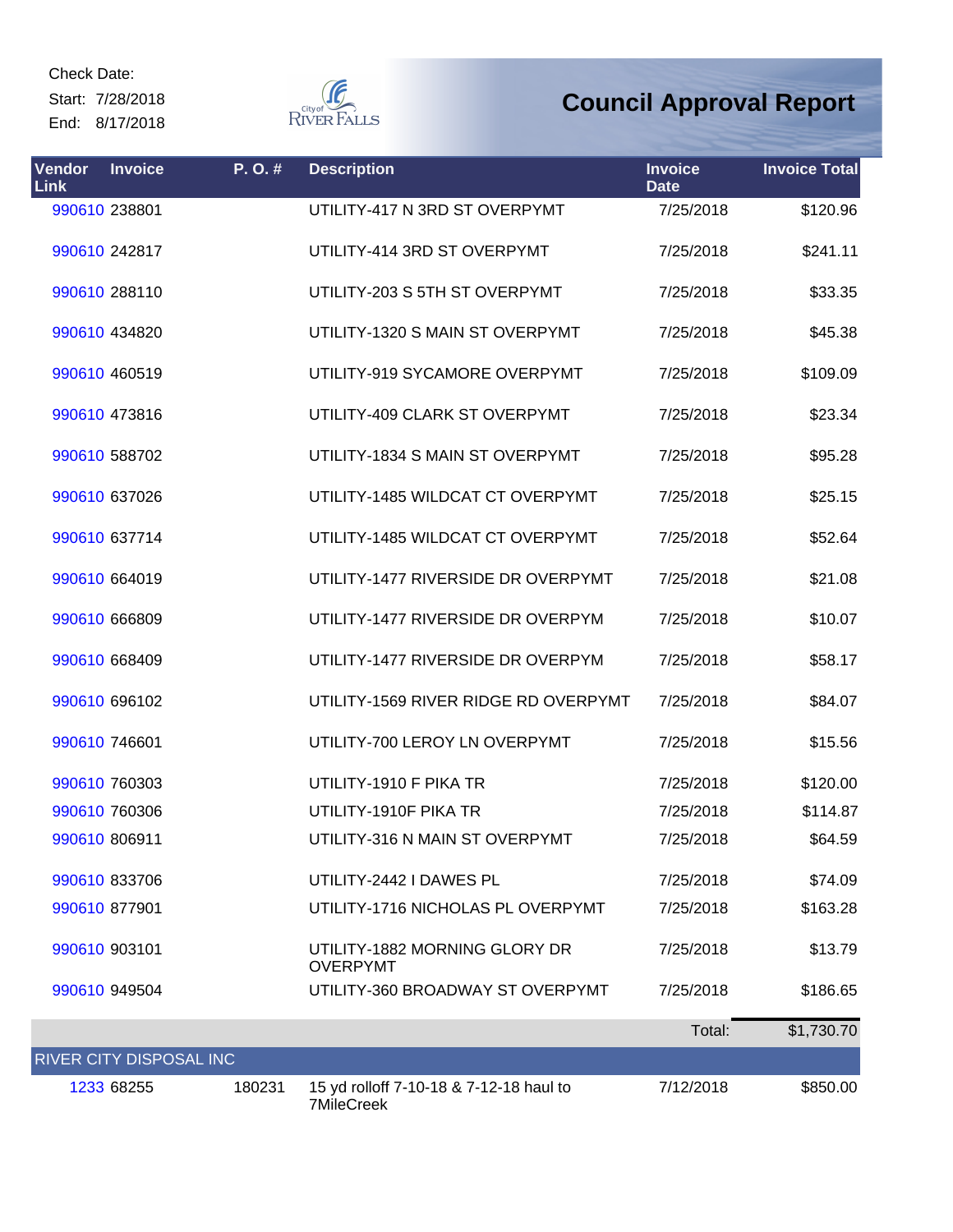Start: 7/28/2018 End: 8/17/2018



| Vendor<br>Link       | <b>Invoice</b>                                 | P.O.#  | <b>Description</b>                                           | <b>Invoice</b><br><b>Date</b> | <b>Invoice Total</b> |
|----------------------|------------------------------------------------|--------|--------------------------------------------------------------|-------------------------------|----------------------|
|                      | RIVER FALLS CHAMBER OF COMMERCE INC            |        |                                                              |                               |                      |
|                      | 225 16144                                      |        | JUL 2018 RFMU POWERFUL CHOICES<br><b>CHAMBER CHECKS</b>      | 7/26/2018                     | \$225.00             |
|                      | RIVER FALLS COMMUNITY ARTS BASE INC            |        |                                                              |                               |                      |
|                      | 1580 ELEC BOX 2018                             |        | 2018 CONTRIBUTIONS FOR ELECTRICAL<br><b>BOX ART PROJECT</b>  | 7/23/2018                     | \$1,000.00           |
|                      | RIVER FALLS COMMUNITY THEATRE                  |        |                                                              |                               |                      |
|                      | <b>1810 SUMMER 2018</b><br>PLAY <sub>2</sub>   |        | SUMMER 2018 PLAY 2-85 PARTICIPANTS /<br><b>WORKSHOP FEE</b>  | 7/24/2018                     | \$2,915.00           |
|                      | RIVER FALLS HS CHEERLEADING BOOSTER CLUB       |        |                                                              |                               |                      |
|                      | 1761 JUL 2018<br><b>CAMPS</b>                  |        | 7-23-18 CHEERLEADING CAMP                                    | 7/24/2018                     | \$693.00             |
|                      | RIVER FALLS POLICE ASSOCIATION                 |        |                                                              |                               |                      |
|                      | 9 000000042654                                 |        | PPE 7/29/18                                                  | 8/3/2018                      | \$321.00             |
|                      | <b>RIVER FALLS SENIOR CITIZENS</b>             |        |                                                              |                               |                      |
|                      | 438 AUG 2018<br><b>DONATION</b>                | 180051 | AUG 2018 SENIOR CITIZEN MONTHLY<br><b>DONATION</b>           | 8/8/2018                      | \$500.00             |
|                      | <b>RUDESILL, TRAVIS</b>                        |        |                                                              |                               |                      |
|                      | 1574 PER DIEM 8-01-<br>18                      |        | AUG 2018 WEEK 1 OF 3 FORT MCCOY LESB<br><b>DAAT INST PRG</b> | 2/8/2018                      | \$65.50              |
|                      | 1574 PER DIEM 8-03-<br>18                      |        | AUG 2018 WEEK 2 OF 3 FORT MCCOY LESB<br><b>DAAT INST PRG</b> | 2/8/2018                      | \$65.50              |
|                      | 1574 PER DIEM 8-10-<br>18                      |        | AUG 2018 WEEK 3 OF 3 FORT MCCOY LESB<br><b>DAAT INST PRG</b> | 2/8/2018                      | \$65.50              |
|                      |                                                |        |                                                              | Total:                        | \$196.50             |
| <b>RUNDLE BRENDA</b> |                                                |        |                                                              |                               |                      |
|                      | 2280 CXL WDBRY<br>TRP BR                       |        | JUL 2018 Canceled Trip due to low enrollment                 | 7/30/2018                     | \$24.00              |
| <b>RUNNING INC</b>   |                                                |        |                                                              |                               |                      |
|                      | 1573 19132                                     | 180073 | JUL 2018 Taxi Management Services                            | 8/6/2018                      | \$14,291.91          |
| <b>SAMUEL WESSEL</b> |                                                |        |                                                              |                               |                      |
|                      | <b>3489 MEAL</b><br><b>RMBRSMTS 8-3</b><br>-18 |        | JUL 2018 2 MEAL REIMBURSEMENTS 7-16-<br>2018-7-19-2018       | 7/24/2018                     | \$15.54              |
| <b>SAVATREE</b>      |                                                |        |                                                              |                               |                      |
|                      | 772 5803835                                    | 180062 | 2018 Boulevard Tree Pruning Hollow Tree<br>Added on          | 7/17/2018                     | \$285.00             |
|                      | <b>SCHNEIDER LAWN CARE SERVICES LLC</b>        |        |                                                              |                               |                      |
|                      | 1144 2505                                      |        | JUN 2018 LAWN MAINTENANCE VARIOUS<br><b>ADDRESSES</b>        | 6/27/2018                     | \$390.00             |
|                      | SECURITY FINANCIAL BANK                        |        |                                                              |                               |                      |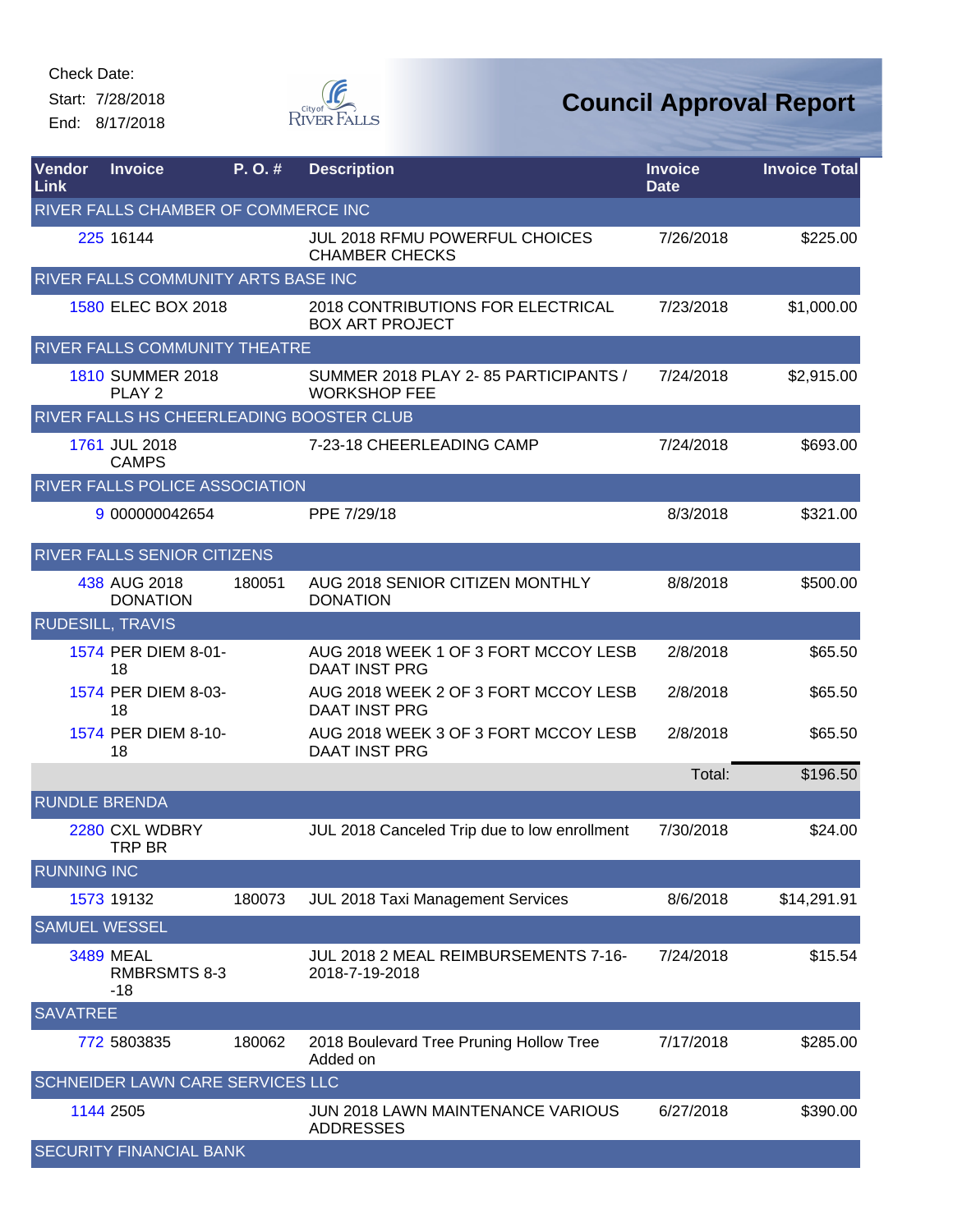Start: 7/28/2018 End: 8/17/2018



| Vendor<br>Link     | <b>Invoice</b>                             | P.O.#  | <b>Description</b>                                           | <b>Invoice</b><br><b>Date</b> | <b>Invoice Total</b> |
|--------------------|--------------------------------------------|--------|--------------------------------------------------------------|-------------------------------|----------------------|
|                    | 12 7/30 PP D<br><b>WASOWICZ</b>            |        | 7/30 PP D WASOWICZ REFUND                                    | 7/30/2018                     | \$19.56              |
|                    | 12 7/31 PP B<br><b>IRELAND</b>             |        | 7/31 PP B IRELAND REFUND                                     | 7/31/2018                     | \$53.79              |
|                    | 12 7/31 PP J<br><b>CORNELIUS</b>           |        | 7/31 PP J CORNELIUS REFUND                                   | 7/31/2018                     | \$19.42              |
|                    |                                            |        |                                                              | Total:                        | \$92.77              |
|                    | SHRED-IT US HOLDCO, INC                    |        |                                                              |                               |                      |
|                    | 2439 8125235690                            | 180075 | JUL 2018 SHRED IT SERVICES FOR<br>PD/AMB/CH BUILDINGS        | 7/22/2018                     | \$175.88             |
|                    | ST CROIX COUNTY HIGHWAY DEPARTMENT         |        |                                                              |                               |                      |
|                    | 956 591                                    | 180097 | 6-17-18 - 6-30-18 Spray Patching                             | 7/9/2018                      | \$5,941.99           |
|                    | <b>ST CROIX COUNTY TREASURER</b>           |        |                                                              |                               |                      |
|                    | 252 2018 DLQT PPT<br><b>LSDLND</b>         |        | 2018 POSTPONED PP -LEASED LAND-<br><b>GRACE</b>              | 3/20/2018                     | \$23,816.43          |
|                    | 252 AUG 2018                               |        | <b>AUGUST 2018 JAIL DWI INTERLOCK</b>                        | 8/1/2018                      | \$548.32             |
|                    |                                            |        |                                                              | Total:                        | \$24,364.75          |
|                    | <b>STAFFORD ROSENBAUM</b>                  |        |                                                              |                               |                      |
|                    | 2522 1212066                               | 180087 | JUN 2018 TOWN OF TROY SUIT LEGAL<br><b>SERVICES</b>          | 7/18/2018                     | \$450.00             |
| <b>STATE OF WI</b> |                                            |        |                                                              |                               |                      |
|                    | 259 AUGUST 2018                            |        | AUGUST 2018 PENALTY ASSESSMENT                               | 8/1/2018                      | \$3,803.80           |
|                    | STATE OF WI - DEPT OF TRANSPORTATION       |        |                                                              |                               |                      |
|                    | 219 395-<br>0000093465                     |        | <b>JUL 2018 WI STATE PATROL ACADEMY</b><br><b>OPERATIONS</b> | 6/29/2018                     | \$710.00             |
|                    | STATE OF WI DEPT OF EMPLOYEE TRUST FUNDS   |        |                                                              |                               |                      |
|                    | 11 000000042655                            |        | PPE 7/29/18                                                  | 8/3/2018                      | \$44,364.16          |
|                    | SURVALENT TECHNOLOGY INC                   |        |                                                              |                               |                      |
|                    | 3170 U17561                                | 180010 | AUG 2018 SCADA SOFTWARE INSTALL WK 1<br><b>COMPLETE</b>      | 8/7/2018                      | \$33,533.23          |
|                    | TD & I CABLE MAINTENANCE INC               |        |                                                              |                               |                      |
|                    | 2008 9004                                  | 180272 | <b>JUL 2018 MAIN/CEDAR DIRECTIONAL</b><br><b>BORING</b>      | 7/12/2018                     | \$1,090.00           |
|                    | 2008 9003                                  | 180273 | JUL 2018 219 MAIN ST DIRECTIONAL<br><b>BORING</b>            | 7/12/2018                     | \$3,700.00           |
|                    |                                            |        |                                                              | Total:                        | \$4,790.00           |
|                    | TOLTZ, KING, DUVALL, ANDERSON & ASSOCIATES |        |                                                              |                               |                      |
|                    | 2172 002018002350                          | 170122 | 2018 N INTERCEPTOR DOWNSTREAM<br>THROUGH JUN 30              | 7/12/2018                     | \$1,090.15           |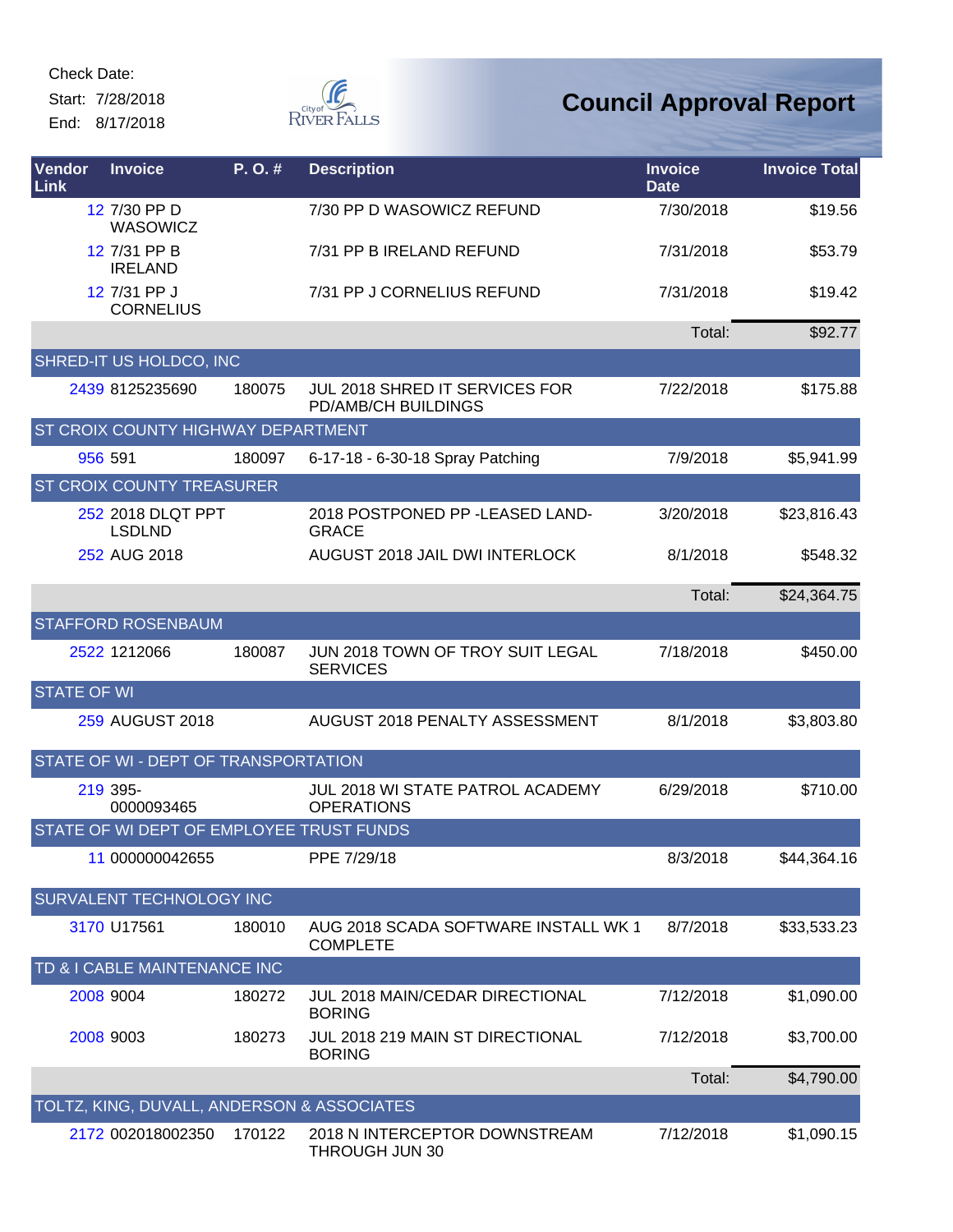Start: 7/28/2018 End: 8/17/2018



| Vendor<br>Link | <b>Invoice</b>                         | P. O. # | <b>Description</b>                                           | <b>Invoice</b><br><b>Date</b> | <b>Invoice Total</b> |
|----------------|----------------------------------------|---------|--------------------------------------------------------------|-------------------------------|----------------------|
|                | 2172 002018002348                      | 170300  | JUN 2018 NORTH SANITARY INTERCEPTOR<br><b>SEWER PROJECT</b>  | 7/12/2018                     | \$11,935.00          |
|                |                                        |         |                                                              | Total:                        | \$13,025.15          |
|                | TRC ENVIRONMENTAL CORPORATION          |         |                                                              |                               |                      |
|                | 1405 293113                            | 180240  | 2018 HYRDROELECTRIC RELICENSING<br>THROUGH 7-6-18            | 7/19/2018                     | \$8,688.21           |
|                | UHL COMPANY INC                        |         |                                                              |                               |                      |
|                | 446 7952                               | 180289  | JUL 2018 HVAC STORM SHELTER 650<br><b>HANSON DR</b>          | 7/31/2018                     | \$1,050.00           |
|                |                                        |         | UNEMPLOYMENT INSURANCE-DEPT OF WORKFORCE DEV                 |                               |                      |
|                | 277 000009096113                       |         | <b>JUL 2018 UNEMPLOYMENT INSURANCE</b><br><b>PAYMENTS</b>    | 7/31/2018                     | \$740.00             |
|                | <b>US BANK NATIONAL ASSOC</b>          |         |                                                              |                               |                      |
|                | 284 JUL 2018<br><b>PCARDS</b>          |         | <b>JULY 2018 PCARD TRANS</b>                                 | 7/25/2018                     | \$80,981.56          |
|                | USIC LOCATING SERVICES LLC             |         |                                                              |                               |                      |
|                | 286 294813                             | 180045  | <b>JUL 2018 LOCATING STORM / SANITARY</b>                    | 7/31/2018                     | \$2,874.59           |
|                | 286 294812                             | 180042  | <b>JUL 2018 LOCATING ELECTRIC / WATER</b>                    | 7/31/2018                     | \$5,877.69           |
|                |                                        |         |                                                              | Total:                        | \$8,752.28           |
|                | <b>UW RIVER FALLS</b>                  |         |                                                              |                               |                      |
|                | 288 9154                               |         | 7-26-18 HEALTHY FOUNDATIONS CLIMBING<br><b>WALL EVENT</b>    | 7/30/2018                     | \$150.00             |
|                | <b>UWEC PRINTING SERVICES</b>          |         |                                                              |                               |                      |
|                | 2432 284709                            |         | 7-18-18 RFMU APPLICATION TABLET ORDER                        | 7/18/2018                     | \$98.91              |
|                | <b>VIKING ELECTRIC SUPPLY INC</b>      |         |                                                              |                               |                      |
|                | 750 S001707539.00<br>1                 |         | <b>JUL 2018 HOFFMAN PARK SOFTBALL FIELD</b><br><b>LAMPS</b>  | 7/18/2018                     | \$227.28             |
|                | <b>WEST CENTRAL BIOSOLIDS FACILITY</b> |         |                                                              |                               |                      |
|                | 304 JUL 2018                           | 180037  | <b>JUL 2018 BIOSOLIDS FACILITY</b>                           | 8/10/2018                     | \$27,110.22          |
|                | <b>WI CHILD SUPPORT</b>                |         |                                                              |                               |                      |
|                | 4 000000042650                         |         | PPE 7/29/18                                                  | 8/3/2018                      | \$323.07             |
|                | WI DEPARTMENT OF REVENUE               |         |                                                              |                               |                      |
|                | 3 000000042649                         |         | PPE 7/29/18                                                  | 8/3/2018                      | \$14,416.39          |
|                | WI DEPT OF ADMINISTRATION              |         |                                                              |                               |                      |
|                | 310 505-<br>0000029829                 |         | 5-22-18 LOCAL EXAM ADMIN ENTRY LEVEL<br><b>LAW ENFORCEME</b> | 7/18/2018                     | \$882.00             |